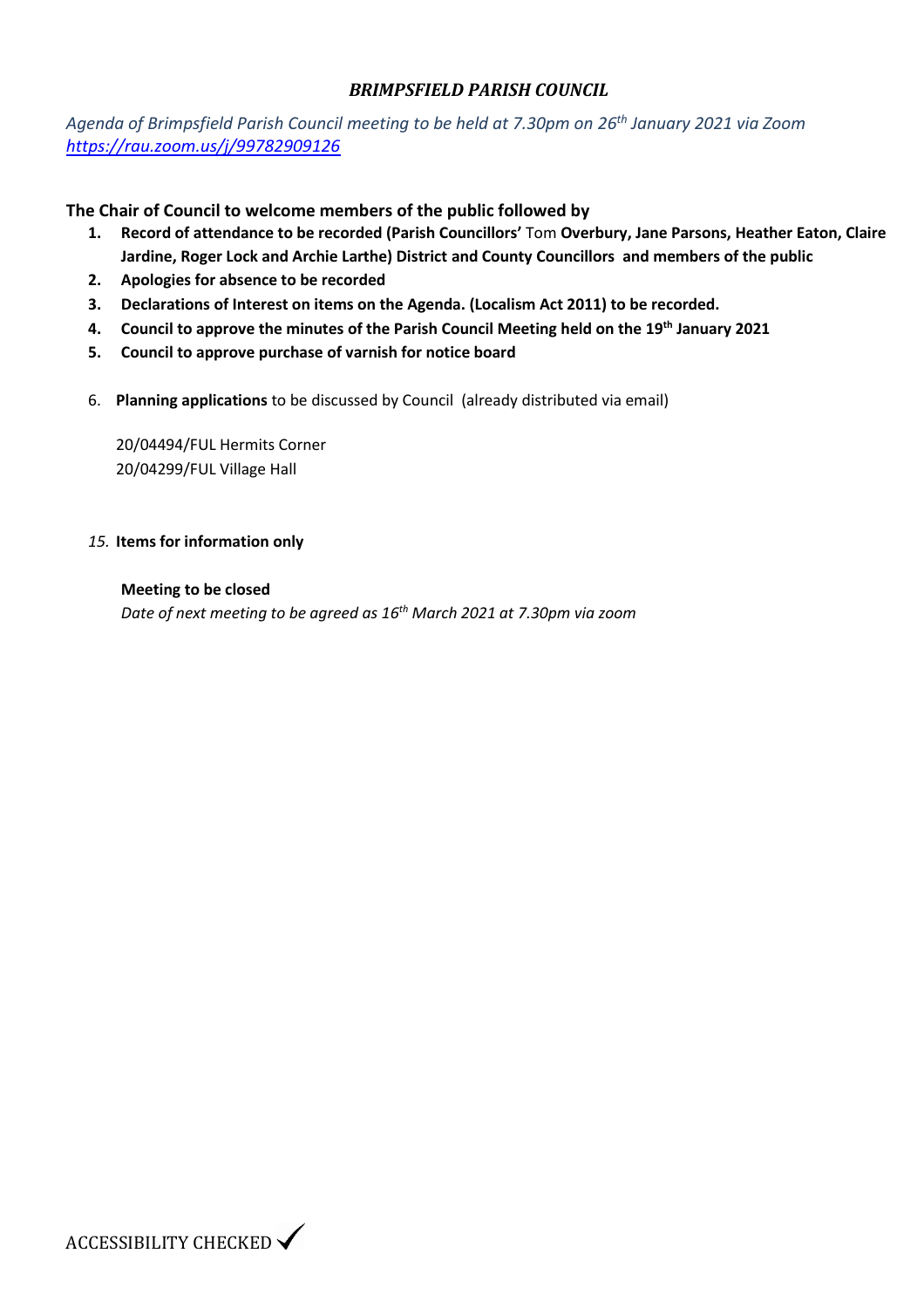# *Draft Minutes of meeting held at 7.30pm on 19th January 2021 via Zoom <https://rau.zoom.us/j/96558405368>*

### **The Chair of Council welcomed attendees followed by**

- **1. Record of attendance recorded as Parish Councillors' Tom Overbury, Jane Parsons, Heather Eaton, Claire Jardine, Roger Lock and Archie Larthe and District Councillor J Judd and County Councillor N Robbins (not attending) and Mikhail Mandrigin attended as representative of Village Hall Committee One member of the public attended**
- **2. Apologies for absence recorded from Councillor Michael McWilliam**
- **3. There were no Declarations of Interest on items on the Agenda. (Localism Act 2011).**
- **4. Council approved the minutes of the Parish Council Meeting held on the 17th November 2020 with the wording amendment shown. Confirmation of GDPR approval confirmed and email from resident will be added to minutes (without name)**
- **5. Reports from District Councillor J Judd as previously distributed noted and verbal updates noted.**
- **6. Members of the public were invited to speak at the discretion of the Chair of the Council**
- **7. Matters brought forward from previous meeting which are not separate items on agenda were noted**
- **8. Highway and PROW issues discussed by Council**
	- **a) Correspondence regarding 20pmh areas as distributed – Council agreed it was interested but could not commit to a financial contribute at this stage. Clerk to respond**
	- **b) A417 Missing Link - Walking, Cycling and Horse Riding (including disabled users) Statement of Common Ground as distributed. It was agreed that the Clerk will ask for minutes of the meeting when available.**
	- **c) Footpath issue – at the top of the Pits – gateway area full of mud and the pathway is now not clearly identifiable and makes the entrance to the footpath dangerous. Discussions took place last year between Councillors and Landowner. Councillor Larthe to speak to landowner to see if a resolution can be agreed. Councillor Lock to inform Clerk of reference number to report to PROW officer**
	- **d) Clerk to email regarding the bridge reinforcing the H & S issue**
	- **e) Public Footpath behind Ivy Cottage was closed due to subsidence to be reported**
	- **f) Danger of visibility on stretch of highway (Cllr Lock)**
- **9. Ash Die Back Project was discussed and noted– as distributed by email Meeting continued with new zoom link- <https://rau.zoom.us/j/94709821304>**
- 10. **Planning applications discussed by Council** (already distributed via email)

Planning Application Consultation for applications:

20/01394/FUL Blacklaines Farm Birdlip - noted

- 20/04639/TCONR Yew Tree Cottage Caudle Green noted
- 20/03920/TCONR Morecombe farmhouse, Caudle Green noted

## 11. **Hermits Corner update noted –**

**Planning application received after the agenda was published and a "two item agenda" will be published for Tuesday 26th January 2021 -7.30pm (include also the Village hall application)**

### 12. **Finance reports as attached were discussed and approved**

**Cashbook** 

**Bank payments approved**

| b holder expenses<br>pata payroll | 573<br>575 | 86.05<br>23.25 |
|-----------------------------------|------------|----------------|
|                                   |            |                |